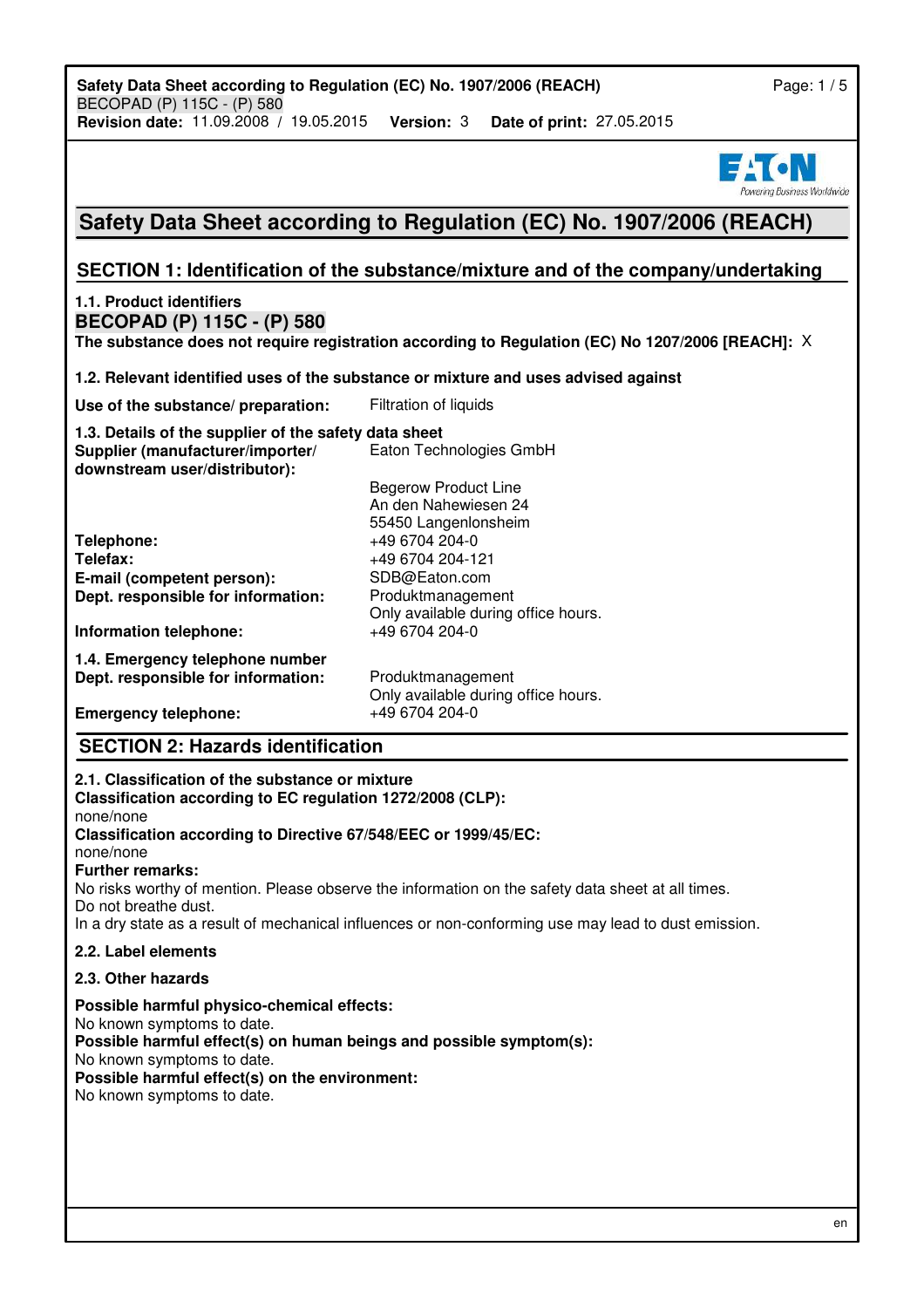## **SECTION 3: Composition / Information on ingredients**

#### **Chemical characterization (preparation):**

Depth filter sheet comprised of cellulose and a resin binder approved for food contact use. All ingredients used in the above products do not contain any material in the sense of hazardous substances.

## **SECTION 4: First aid measures**

# **4.1. Description of first aid measures**

**After inhalation:**

No special measures are required. **In case of skin contact:**

No special measures are required.

#### **In case of eye contact:**

If product gets into the eye, keep eyelid open and rinse immediately with large quantities of water, for at least 5 minutes. Subsequently consult an ophthalmologist.

#### **After ingestion:**

Rinse mouth immediately and drink plenty of water.

#### **4.2. Most important symptoms and effects, both acute and delayed**

No known symptoms to date.

**4.3. Indication of any immediate medical attention and special treatment needed**

## **SECTION 5: Firefighting measures**

#### **5.1. Extinguishing media**

#### **Suitable extinguishing media:**

#### Water. Carbon dioxide (CO2). Foam.

**Extinguishing media which must not be used for safety reasons:**

High power water jet.

#### **5.2. Special hazards arising from the substance or mixture**

#### **Special exposure hazards arising from the substance or preparation itself, its combustion products or from resulting gases:**

This article doesn't contain dangerous substances or preparations intended to be released under normal or reasonably foreseeable conditions of use.

#### **5.3. Advice for firefighters**

#### **Special protective equipment for firefighters:**

No special measures are required.

#### **SECTION 6: Accidental release measures**

#### **6.1. Personal precautions, protective equipment and emergency procedures**

#### **6.1.1. For non-emergency personnel Personal precautions:**

Avoid generation of dust. Do not breathe dust.

#### **6.1.2. For emergency responders**

# **6.2. Environmental precautions**

No special measures are required.

#### **6.3. Methods and material for containment and cleaning up**

#### **Methods for cleaning up:**

Take up mechanically. Avoid generation of dust.

#### **6.4. Reference to other sections**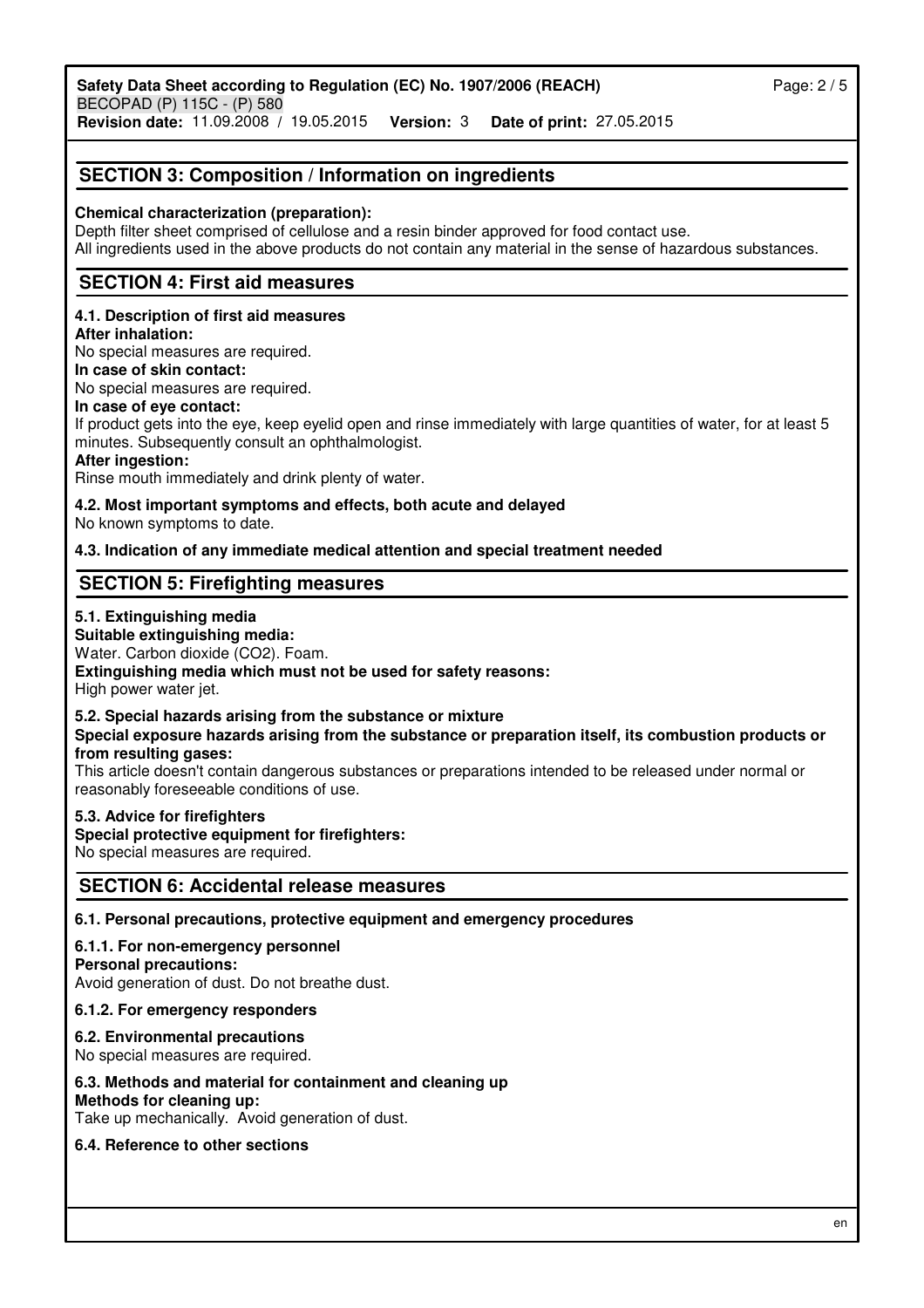## **SECTION 7: Handling and storage**

#### **7.1. Precautions for safe handling**

**Advices on safe handling:** Do not breathe dust. No special measures are required. **Precautions against fire and explosion:** Keep away from: material, combustible.

#### **7.2. Conditions for safe storage, including any incompatibilities**

**Hints on joint storage:**

Do not store together with: Material, combustible.

**Further information on storage conditions:**

Depth filters must be stored in a dry and smell-free place that is well aerated. Protect against: UV-radiation/sunlight.

#### **7.3. Specific end use(s)**

## **SECTION 8: Exposure controls/personal protection**

#### **8.1. Control parameters**

#### **8.2. Exposure controls**

#### **8.2.1. Appropriate engineering controls**

#### **8.2.2. Personal protective equipment**

**Respiratory protection:** If used appropriate a breathing mask is not nessesary.

**Hand protection:** Hand protection: not required.

**Eye protection:** Eye protection: not required.

#### **Body protection:**

Protect skin by using skin protective cream.

#### **General protection and hygiene measures:**

When using do not eat, drink, smoke, sniff. Wash hands before breaks and after work.

#### **8.2.3. Environmental exposure controls:**

## **SECTION 9: Physical and chemical properties**

#### **9.1. Information on basic physical and chemical properties**

**Physical state:** solid<br>Colour: white **Colour: Odour:** odourless

#### **9.2. Other information**

## **SECTION 10: Stability and reactivity**

#### **10.1. Reactivity**

**10.2. Chemical stability** Substance is, under normal conditions, chemically stable.

# **10.3. Possibility of hazardous reactions**

No data available

#### **10.4. Conditions to avoid** Avoid generation of dust.

# **10.5. Incompatible materials**

No data available

#### **10.6. Hazardous decomposition products** No data available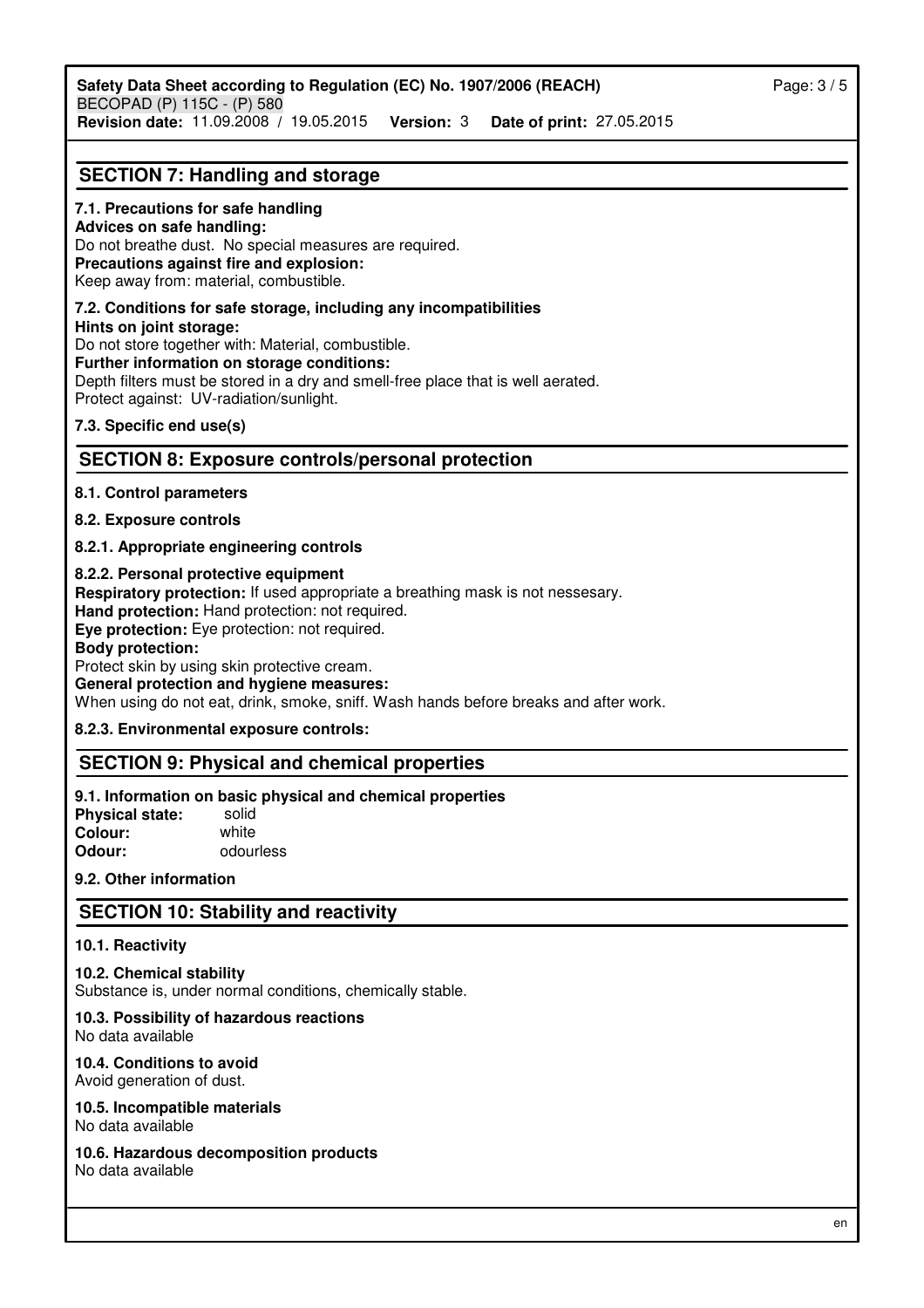# **SECTION 11: Toxicological information**

## **11.1. Information on toxicological effects**

**Acute toxicity:** Toxicological data are not available. **Irritant and corrosive effects:** No known symptoms to date. **Sensitisation:** No known symptoms to date. **Repeated dose toxicity:** No known symptoms to date. **CMR effects (carcinogenicity, mutagenicity and toxicity for reproduction):** No known symptoms to date.

## **SECTION 12: Ecological information**

**12.1. Toxicity Aquatic toxicity:** Ecological data are not available. **Further details:** According to the present state of knowledge negative ecological effects are not expected.

**12.2. Persistence and degradability Method:** No data available

**12.3. Bioaccumulative potential**

**12.4. Mobility in soil** No data available

**12.5. Results of PBT and vPvB assessment** No data available

**12.6. Other adverse effects**

## **SECTION 13: Disposal considerations**

# **13.1. Waste treatment methods**

## **Recommendation:**

The waste code numbers according to the German Waste Catalogue are substance-related, while the Waste code numbers according to the European Waste Catalogue (EWC code) are source-related. The exact assignment to a waste code according to the EWC code can only be undertaken by the user who generates waste products from them requiring disposal.

#### **Contaminated packaging:**

#### **Recommendation:**

Completely emptied packages can be recycled.

## **SECTION 14: Transport information**

#### **14.1. Land transport (ADR/RID)**

**14.2. Inland waterway craft (ADN/ADNR)**

**14.3. Sea transport (IMDG)**

**14.4. Air transport (ICAO-TI / IATA-DGR)**

**14.5. Additional information:**